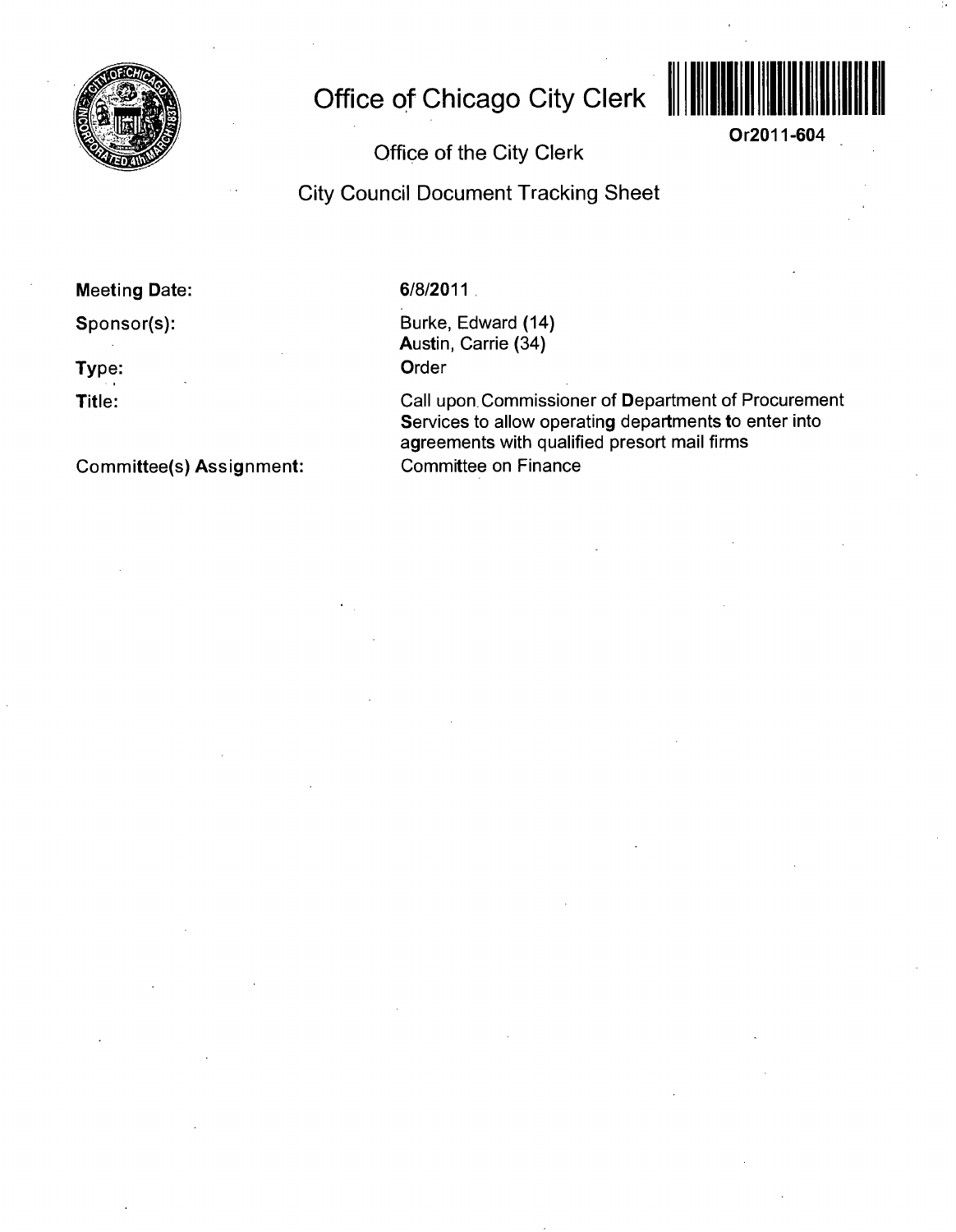## **ORDER**

WHEREAS, the City of Chicago is currently working to reduce a growing budget deficit estimated at \$587 million; and

WHEREAS, postage expenses account for over \$5.15 million in the City of Chicago 2010 Budget; and

WHEREAS, presort mail is a reduced rate offered by the United States Postal Service for first-class mail; and

WHEREAS, individual firms specializing in presort mail services pass along the reduced rate to their customers while being compensated by the United States Postal Service for their sorting work; and

WHEREAS, firms specializing in presort mail services schedule pick up times with their customers and ensure that all pieces of mail are en route to their destination by 11:00 p.m. that same day; and

WHEREAS, the companies or firms that provide presort services rely on cutting-edge postal automation technology similar to the equipment used by the United States Postal Service; and

WHEREAS, these presorting machines can automatically read addresses, spray barcodes and sort mail to the final destination zip code; and

WHEREAS, the presorted mail allows for faster delivery with fewer mistakes by ensuring the accuracy of the addressed materials and sorting each piece of mail by its destination zip code, prior to it being forwarded to the United States Postal Service; and

WHEREAS, the City of Atlanta, the City of Berkeley, the Village of Glenview, Cook County and the Chicago Police Department are among the units of local govemment that have procured agreements with qualified firms to provide presort services at discounted rates; and

WHEREAS, it is in the best economic interest of the City of Chicago to contract with a qualified firm to process the City's first class mail in order to obtain a presort discount rate; NOW THEREFORE

BE IT ORDERED, that the City Council of the City of Chicago hereby directs the Commissioner of the Department of Procurement Services to make all necessary arrangements to allow operating departments to enter into agreements with qualified presort mail firms for the collection, sorting and mailing of the City of Chicago's first class mail.